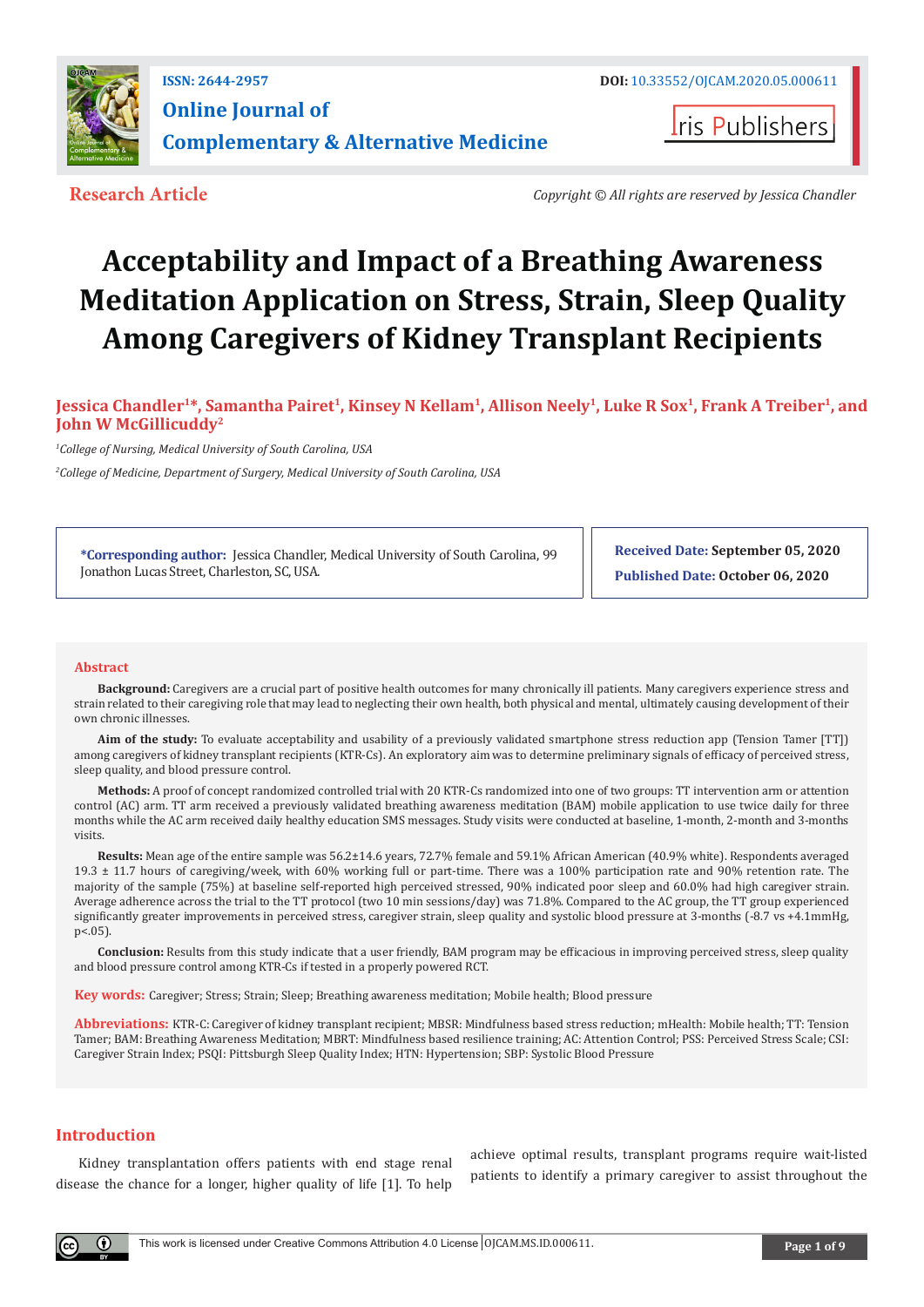demanding pre--and post-transplant process. Although the research on solid organ transplant (e.g., kidney, liver, and pancreas) caregiving is relatively sparse, similar to studies involving caregivers of other chronic disease patients (e.g., Alzheimer's, Parkinson's, cancer, etc.), findings consistently indicate that these type of caregivers also experience substantial caregiver strain and stress [2,3]. Intuitively, one may assume that post-transplant, kidney transplant recipient caregivers (KTR-Cs) often report a sense of relief due to their loved one's new lease on life (i.e., new organ). However, KTR-Cs remain heavily relied upon post-transplant. Several studies reported that contrary to expectations, perceived strain and quality of life of KTR-Cs did not improve from pre-transplant to 6-months post transplantation [2,4]. The continued strain on KTR-Cs is due to extensive and exhaustive tasks such as providing transportation to checkups, emotional support, monitoring health status, managing medication regimen, acute rejection episodes, graft failures, etc. Similar to caregivers of chronically ill and transplant patients (e.g., Alzheimer's, Parkinson's, heart, liver transplant), KTR-Cs often experience significant caregiving strain characterized by increased perceived stress, fatigue, sleep disturbance and/or anxiety, which, if prolonged, may lead to both chronic mental and physical health issues [2].

Several types of meditative programs including mantra, yogic, Mindfulness Based Stress Reduction (MBSR) and Benson relaxation technique implemented with caregivers of chronically ill patients (e.g., Alzheimer's, dementia, pre- and post- heart, bone marrow, liver and kidney transplant) have resulted in significant improvements in perceived stress, caregiver strain , quality of life, and sleep quality [5-10]. Collectively, these six studies utilized program delivery tactics ranging from in-person instruction to online modules and a combination of both. Duration of the interventions ranged four to 12 weeks and sample sizes ranged from nine to 150 participants. The majority of studies utilized versions of MBSR, as well as mantra and yogic meditation and the Benson relaxation technique (diaphragmatic breathing). Significantly greater improvements compared to standard care groups were noted in self-reported stress levels, caregiver strain and affective state (e.g., anxiety, depression) across the trials. However, those program reporting high degrees of success often included a substantial time investment from participants including travel for in person training sessions (~2-3 hours) and 8-12 weekly individual or group classes (~1 hour) and/or weekly online classes or practice. Majority of the interventions involved multi-method tactics and significant time requirements (e.g., wide array of topics presented across inperson or online modules ranging from 'putting yourself first', 'just breath', 'mindfulness and sleep', to 'eating mindfully' or, in-person sessions with each session including educational, experiential and mindful movement aspects plus a CD and written educational information for home practice sessions, etc.). The amount of time devoted to attending the various sessions, much less driving time if sessions were in person, as well as the potential overload of so

many skills to learn and practice may have contributed to the 20 - 45% attrition rates in these trials that ran only 4 to 12 weeks. In summary, meditative programs are beneficial in addressing stress and strain experienced by caregivers but more user friendly delivery approaches are needed, along with tailoring of programs for specific needs and issues experienced by the particular caregiver group in order to reduce attrition rates and sustain participants' engagement over time.

Digital health enabled solutions are increasingly being shown to be successful in helping patients increase health promoting behaviors (e.g., breathing meditation, physical activity, diet, smoking cessation) and adherence to medical regimen [11-14]. A recent review of mobile apps designed for caregivers found that most apps target the needs of the patient being cared for while only 23% focused on supporting the caregivers' emotional needs (e.g., stress, anxiety, and depression) [3]. Although meditation programs were noted as being used, they were used with the patients and none were tailored specifically towards caregivers, and their unique stressors and experiences, even though there is evidence that tailored mobile health (mHealth) programs provide optimal results [3,10].

Our work and that of others using theory-based, patient/ provider guided, iterative design has experienced high patient receptivity to digital technology enabled primary and secondary disease prevention self-management programs [11,15-17]. Pertinent to the current study, our team used a theory guided, user centered design approach to develop and test a smart phone stress reduction app (Tension Tamer [TT]) via NHLBI RO1 funding [18]. The TT app delivers breathing awareness meditation (BAM), tracks adherence to sessions in real time via continuous heart rate acquisition using the video camera lens and reflective photoplethysmography [18,19]. TT users held one finger to the back of their smartphone camera to allow the app to acquire heart rate while engaging in BAM. Our most recent trials evaluating the TT app [20-22] corroborate and extend earlier traditional in person delivery of BAM sessions which, collectively have consistently observed significantly greater improvements in perceived stress, sleep quality and blood pressure levels among pre-hypertensive and hypertensive adolescents and adults compared to standard care groups [23-26].

The TT app was recently adapted for use among sarcoidosis patients with elevated stress and fatigue levels. Compared to a standard care control group, the TT group exhibited significantly greater reductions in perceived stress and fatigue over a threemonth acceptability trial [27]. Importantly, post-trial interviews indicated need for tailoring and inclusion of sarcoidosis-centered educational modules and testimonials [27]. Interviews also indicated several participants experienced difficulty in maintaining proper finger placement on the video camera lens during sessions due to finger clubbing, tremor and or excessive heat from the lens.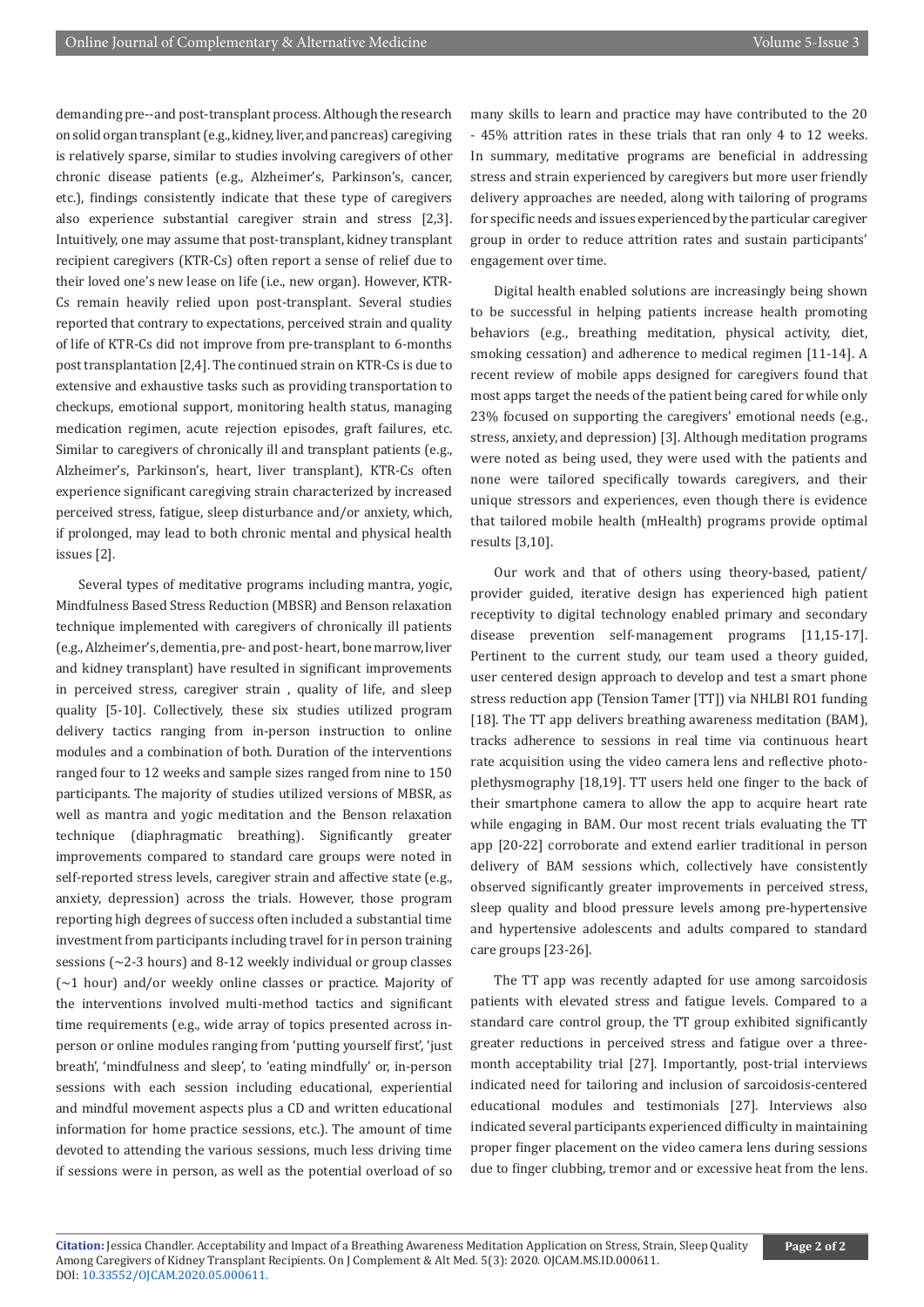Mass commercialization and consumer availability of wearable activity trackers with heart rate acquisition technology provided an opportunity to update the original TT app. This resulted in refinement of the TT app to incorporate the Fitbit Versa accelerometer for heart rate acquisition. This allows a more "hand off" approach for the user that may result in greater relaxation and focus upon BAM. In closing, the recently adapted TT app appears to be a potentially viable tactic for addressing KTR-C stress, strain and sleep quality.

As noted earlier, there have been limited empirical efforts to assess issues of stress, caregiver strain, and sleep quality among KTR-Cs. The only published study that we are aware of that included KTR-C's also included caregivers of heart, liver, pancreas and stem cell transplant recipients [8]. In addition, the study included the transplant recipients as part of the study population. While authors found promising results using mindfulness based resilience training (MBRT) on perceived stress, depression and anxiety, it is impossible to differentiate the effects the program had on the KTR-Cs, as the data were merged together across subgroups rather than stratified by types of participants (e.g., caregivers vs. patients, kidney vs heart vs liver transplant recipients, etc.) Therefore, drawing conclusions regarding effects of an in-person delivered MBRT program for any subgroup in the overall sample was not feasible.

To our knowledge, a smart phone delivered stress reduction app has not been developed with guidance from KTR-Cs. Capitalizing on our earlier work with the TT app, we are able to provide KTR-Cs experiencing elevated stress with an adaptation (inclusion of continuous heart rate acquisition via Fitbit Versa) of a smart phone BAM app shown to be user friendly, efficacious in reducing perceived stress, improving sleep quality and blood pressure levels among those who are prehypertensive or hypertensive [20-22]. The purpose of this study was to evaluate the acceptability and usability of a previously validated smartphone stress reduction app interfaced with a smart watch among KTR-Cs. An exploratory aim was to determine preliminary signals of clinical efficacy with regard to improvements in perceived stress, sleep quality, and blood pressure control.

# **Materials and Methods**

#### **Study Population**

Eligible participants included adult caregivers of KTRs at any stage post-transplant receiving care at the Medical University of South Carolina (MUSC) Transplant Center. The Transplant Center is the sole transplant service provided in the state of South Carolina. There were no other exclusion criteria to participate. Caregivers were approached in the MUSC transplant clinic waiting room and asked if they would share their thoughts and experiences related to serving as a KTR-C via RedCap survey. Recruitment began June 2019 and ended August 2019. A study staff member and kidney transplant center nurse announced the opportunity to volunteer

to take part in a quality improvement project, and the first 20 volunteers were enrolled. This quality improvement study was granted exemption by the MUSC Institutional Review Board.

## **Study Design**

20 KTR-C's were enrolled into this 3-month, two arm proof of concept randomized controlled trial. Participants were randomly assigned into either the TT group or the attention control (AC) group.

**Tension tamer intervention group:** TT is a patient-centered, iteratively designed BAM application with content developed and refined guided by self-determination and social cognitive theories. A detailed description of all TT features is provided elsewhere [19,20]. TT was originally developed for pre-hypertensive adults and tested in a 6-month dose-response trial and a subsequent two-arm, randomized controlled trial that included 60 and 80 prehypertensive adults, respectively. found TT efficacious in reducing perceived stress, improving sleep quality and improving blood pressure control among pre-hypertensive adults [20-22].

The TT app was originally designed to use a smartphone's camera lens to acquire continuous heart rate via photoplethysmography. Continuous heart rate acquisition during sessions not only provides an objective measure of duration adherence to the BAM sessions but also enables verification of participants' transition into respiratory sinus arrhythmia resulting in a decreased heart rate [19]. However, feedback from the two arm TT trial, indicated that for some participants, holding their index finger to the camera's lens and light proved problematic, as some of the older patients experienced tremor and/or clubbing of the fingertip making heart rate detection difficult. Additionally, patients with older Android phones expressed discomfort from the phone's camera light heating up during heart rate detection. Therefore, with mass commercialization and widespread availability of wearable technology with the ability to detect continuous heart rate, we opted to integrate the Fitbit Versa watch with our TT app to provide a more "hands off" approach during TT sessions. This newly integrated version of the TT app was the version provided in this trial. Lastly, as with the earlier TT trials, after each TT session, the participant received an automatic, immediate feedback graph charting their average heart rate each minute across the 10-minute session.

During the baseline visit, the TT app was downloaded onto each participants' phone and a Fitbit Versa was loaned for the duration of the program. Study staff demonstrated how to use the watch and led the participants through a TT session. As the participants' practiced a TT session, study staff provided additional guidance and feedback as necessary (e.g., deep belly breathing rather than shallow breaths, keep eyes closed, lie down if they are able, etc.). Once they concluded the practice session with help from the study staff, each participant completed their first TT session on their own, demonstrating ability to participate without the staff's active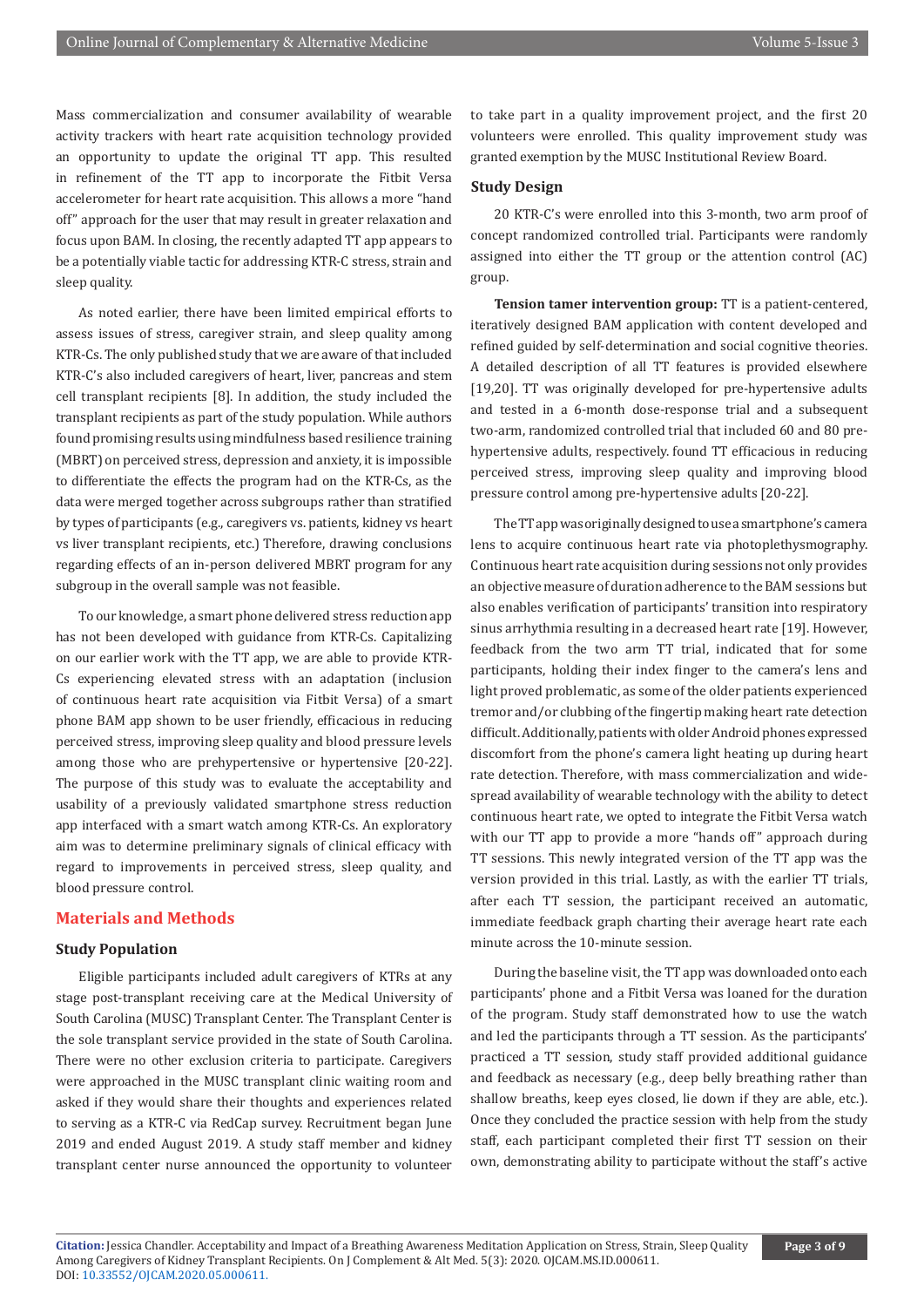## help and guidance.

As noted earlier, TT was previously tested in a dose-response trial [20]. The optimal dosage across the 6 months to maximize adherence and primary outcome of reduced systolic blood pressure (SBP), was found to be 10-minute sessions, twice daily. For this trial, as was done in the recent sarcoidosis trial [27], we used the same regimen. Adherence scores were calculated daily dependent upon the previous day's TT activity. If a participants participated in 2, 10-minute sessions, they received a 1.0 for that day. If a participant completed only 1, 10-minute session, they received a 0.5 score, and if they completed zero sessions, they received a 0.0 for that day. A daily positive feedback SMS message was automatically sent based upon the previous day's levels of adherence (complete, partial, none). For instance, if a participant received a 1.0 for the previous day, their feedback text message the next day might read "Great work on completing your two BAM sessions! Two BAMs a day helps keep the stress away" while a participant who engaged in zero sessions may receive a message reading "Looks like you had a busy day yesterday! Life can be hectic. It's important to find time to practice Tension Tamer twice each day to help reduce stress from such hectic times."

5.2.2.Attention Control (AC) Group: The AC group received daily SMS messages; however content was healthy lifestyle-behavior education messages associated with topics such as heart-healthy diet, smoking cessation, physical activity, sun exposure and sleep. An example message received by an AC participant might read "For better sleep, cut caffeine by the afternoon. Your caffeine jolt stays in your system longer than you might think" or "If possible, avoid sun exposure during the hours of 10am to 4pm. It's is the best way to protect against harmful UV light." Other than these daily messages, the AC group were not asked to do anything else other than the monthly study visits to complete questionnaires and blood pressure measurements.

#### **Study assessments and time points**

A survey was adapted from previously validated questionnaires to assess demographics and caregiver information (hours/week involved in caregiving tasks, years spent as a caregiver, etc.) and administered to all KTR-C participants at their baseline study visit. Additionally, each participant completed the Perceived Stress Scale (PSS) [28], Caregiver Strain Index (CSI) [29], and the Pittsburg Sleep Quality Index (PSQI) [30] at four study visits across the trial: Baseline, 1-month, 2-month and 3-month visits. Resting blood pressures were measured at baseline and at the 3-month visit using a standardized protocol involving 3 measurements within a 10-minute window (i.e., 1st measurement at 0 min, 2nd at 5 min and 3rd at 7min) with the second and third measurements averaged to create the final value [20]. Lastly, we assessed the TT group's general perceptions of the TT program and usefulness in improving health outcomes at the 3-month visit.

#### **Data Analysis**

Clinical and demographic data were first examined for central tendencies (mean, median and range where applicable), then compared by group assignment using a pooled t-test for continuous variables and a X2/Fischer's Exact test for categorical variables. Pre/Post treatment within-group differences in continuous variables were assessed using paired sample t-tests. Statistical significance was set at p<.05.

## **Results**

We recruited 20 KTR-C's and randomly assigned them to receive the TT program (n=10) or the AC program (n=10). Two attention control participants were lost to follow up (i.e., we couldn't reach them to schedule their 1-month visit). All TT participants completed all study visits. Mean age of the entire sample was 56.2±14.6 years with 72.7% female and 59.1% African American (40.9% white). Respondents averaged  $19.3 \pm 11.7$  hours of caregiving/week, with 60% working full or part time jobs. Using established clinical cutoffs for the Perceived Stress Scale (i.e., ≥16 on the PSS Scale [28]), 75.0% self-reported high perceived stressed, 90% indicated poor sleep using the Pittsburgh Sleep Quality Index (>5) [30] and 60.0% had high degree of caregiver strain using the Caregiver Strain Index(≥7) [31]. The top two chronic physical diseases reported for KTR-Cs were hypertension (55.0%) and diabetes (25.0%). Table 1 presents demographics and caregiver characteristics separated by study arm.

Perceived stress and sleep quality significantly improved for the TT group between baseline and Month 3. Figure 1 illustrates the average group changes in perceived stress and Figure 2 illustrates average group changes in sleep quality by group across all time points. Table 2 summarizes caregiver strain results by group and time point. On several outcome parameters, significant differences were observed between groups at baseline and persisted across the trial. The TT group experienced higher caregiver strain at all time points compared to their attention control counterparts. While the TT arm began with higher strain, they experienced significant reductions in strain (-2.3 at month 1, -3.0 at month 2 and -2.1 at month 3, all ps<.05), although remaining higher than the attention control group at all time points. The attention control group's change in Caregiver Strain Index score from baseline to the 3-month time point was not significant (p=.17). This was not unexpected due to their significantly lower baseline value compared to the TT group (p<.008). Lastly, the TT intervention group showed an overall reduction in SBP of 8.7mmHg from baseline to month 3 compared to a 4.1mmHg increase among the attention control arm (p<.001). These SBP findings align with our recent publications which found the TT app helpful in reducing SBP among those with hypertension (HTN) and pre-HTN [20,22].

Overall acceptability was good with a 100 % participation rate and high retention rate of 90%. The two individuals that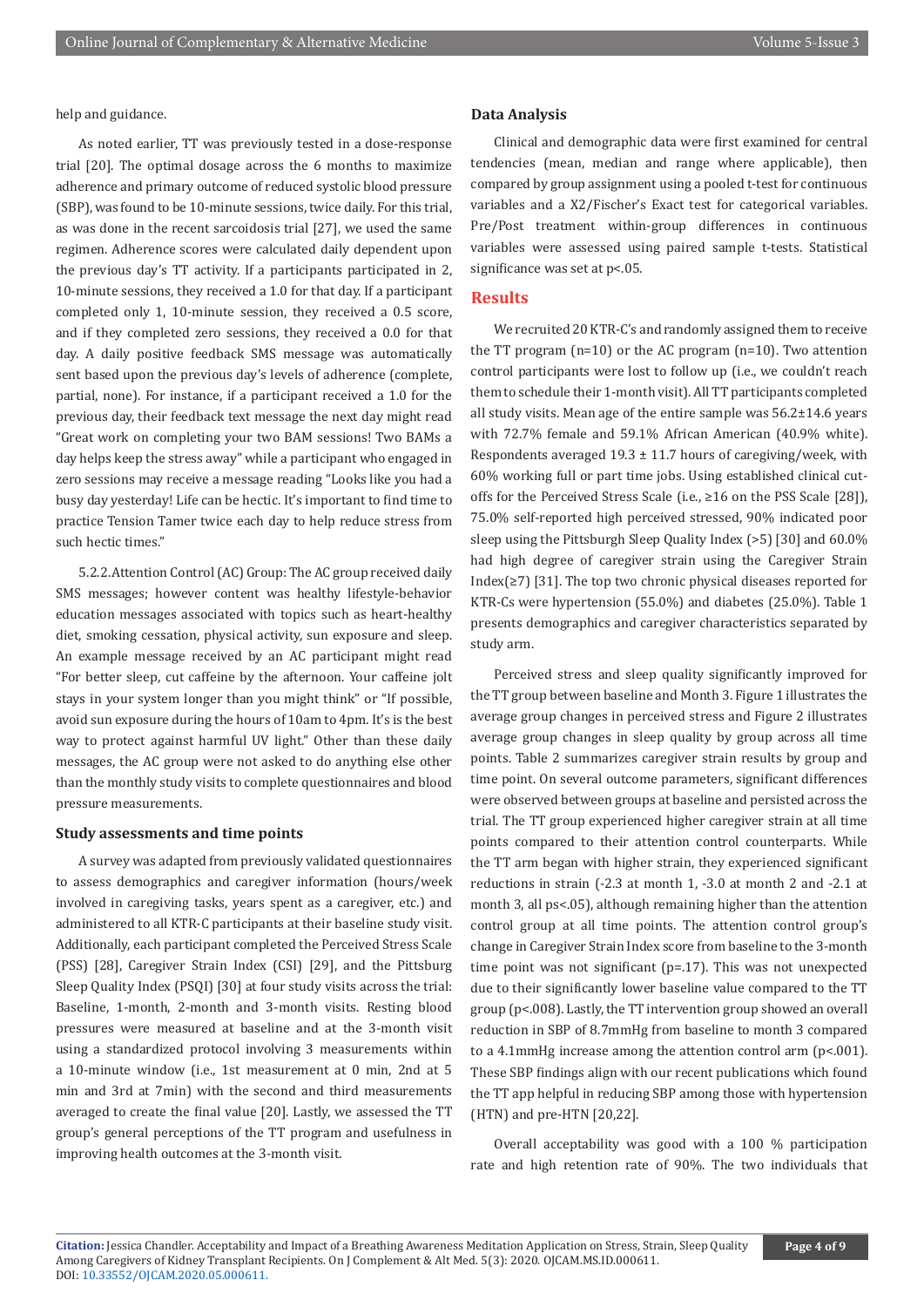dropped out of the study were in the SC group. Usability was good, as indexed by adherence rates to the twice per day dosage of 10-minute TT doses. The cumulative monthly adherence rates ranged from 73.4 - 85.8% (M1: 85.8, M2: 81.0, M3: 73.4%) giving an average adherence rate for the TTs across trial of 71.8%. This met the desired adherence cut off level of > 75% [20]. On the first 2 months and was close for month 3. The TT group exceeded the desired adherence threshold throughout the first two months and came close on the third. Furthermore, examination of individual participant adherence rates across the trial ranged from 46.8- **Table 1: Demographic Characteristics of Participants.** 

99.2% with 6 of the 10 participants meeting the benchmark of ≥75% average monthly adherence rate.

Responses to acceptability questions by the TT group indicated that they believed the TT app helped them manage feelings of stress (e.g., "The Tension Tamer system helps me to better manage my emotional health, especially related to stress"; 4.3/5. They also reported high usability (e.g., "It was easy to learn how to use the Tension Tamer app": 4.3/5, etc.). The full list of these questions and scores are detailed in Table 3.

|                                       | <b>Tension Tamer (n=10)</b> | <b>Attention Control (n=10)</b> | $t/X^2$ p-value |
|---------------------------------------|-----------------------------|---------------------------------|-----------------|
| Age (years)                           | $58.4 \pm 3.7$              | $54.1 \pm 5.9$                  | 0.46            |
|                                       | Sex                         |                                 |                 |
| Male                                  | 50%                         | 30%                             |                 |
| Female                                | 50%                         | 70%                             |                 |
|                                       | 0.82                        |                                 |                 |
| Non-Hispanic Black                    | 50%                         | 60%                             |                 |
| Non-Hispanic White                    | 50%                         | 40%                             |                 |
| <b>Marital Status</b>                 | 0.37                        |                                 |                 |
| Married/Living with Significant Other | 80%                         | 60%                             |                 |
| Never married                         | 10%                         | 20%                             |                 |
| Divorced/Separated                    | 10%                         | 10%                             |                 |
| Widowed                               | $0\%$                       | 10%                             |                 |
| Education                             | 0.65                        |                                 |                 |
| College Degree or above               | 50%                         | 30%                             |                 |
| Trade/Tech School                     | 10%                         | 30%                             |                 |
| High School/GED                       | 40%                         | 40%                             |                 |
| <b>Work Status</b>                    |                             |                                 | 0.56            |
| Part/Full Time                        | 60%                         | 60%                             |                 |
| Retired or Disabled                   | 40%                         | 40%                             |                 |
| Average # of people in household (n)  | $3.2 \pm 0.45$              | $2.8 \pm 0.36$                  | 0.38            |
| Hours spent caregiving/week           | $19.1 \pm 3.8$              | $14.6 \pm 7.3$                  | 0.62            |
| Years of Caregiving                   |                             |                                 | 0.88            |
| <1 y                                  | 10%                         | 30%                             |                 |
| $1-4y$                                | 50%                         | 30%                             |                 |
| $\geq$ 5 years                        | 40%                         | 40%                             |                 |

**Table 2:** Caregiver Strain Index Scores by Group Across the 3-month Trial.

| <b>Time point</b> | <b>Tension Tamer (mean score)</b> | High Strain (n) | <b>Attention Control (mean score)</b> | High Strain (n) |
|-------------------|-----------------------------------|-----------------|---------------------------------------|-----------------|
| Baseline          | 8.2                               |                 | 3.9                                   |                 |
| Month 1           | $5.9*$                            |                 | 4.4                                   |                 |
| Month 2           | $5.2*$                            |                 | 4.4                                   |                 |
| Month 3           | $6.1*$                            |                 | 3.8                                   |                 |

\*Indicates within group statistical significance compared to baseline values p<.05

**Table 3:** Tension Tamer Acceptability Responses from TT group (n=10).

| <b>Tension Tamer Acceptability Questions</b>                                                                                      |  |
|-----------------------------------------------------------------------------------------------------------------------------------|--|
| 1. In general, I am satisfied with the Tension Tamer system (cellphone, heart rate detection, feedback/motivation messages, etc.) |  |

**Citation:** Jessica Chandler. Acceptability and Impact of a Breathing Awareness Meditation Application on Stress, Strain, Sleep Quality Among Caregivers of Kidney Transplant Recipients. On J Complement & Alt Med. 5(3): 2020. OJCAM.MS.ID.000611. DOI: [10.33552/OJCAM.2020.05.000611](http://dx.doi.org/10.33552/OJCAM.2020.05.000611).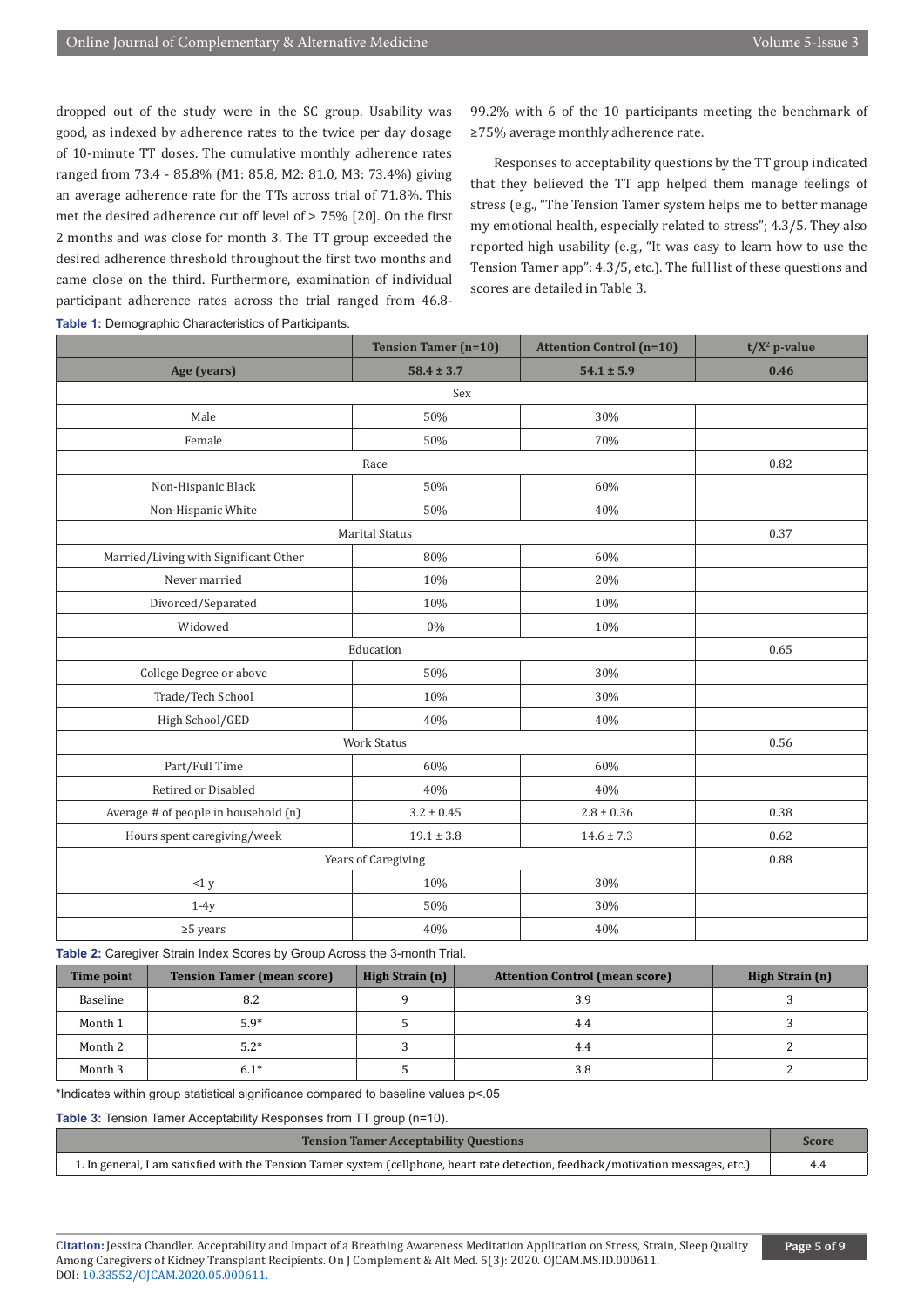| 2. My physical health is better than it was before I used the Tension Tamer system.                              |  |  |
|------------------------------------------------------------------------------------------------------------------|--|--|
| 3. I am more involved in helping myself stay healthy using the Tension Tamer system.                             |  |  |
| 4. The Tension Tamer system helps me to better manage my emotional health, especially related to stress.         |  |  |
| 5. The Tension Tamer system helps me to better manage my physical health related to stress exposure.             |  |  |
| 6. I follow my doctor's advice better since working with the Tension Tamer system.                               |  |  |
| 7. The Tension Tamer smartphone and app are easy to use.                                                         |  |  |
| 8. I can always trust the Tension Tamer app to work properly.                                                    |  |  |
| 9. It was easy to learn how to use the Tension Tamer app.                                                        |  |  |
| 10. My emotional health and well-being are better than before since using the Tension Tamer system.              |  |  |
| 11. The privacy of my heart rate data are protected over the internet.                                           |  |  |
| 12. I can effectively explain any problems I may be experiencing over the phone with my Tension Tamer navigator. |  |  |
| 13. My Tension Tamer navigator answers my questions.                                                             |  |  |

Scores are based on a Likert Scale from 1-5, Completely Disagree (1) – Neutral (3) - Completely Agree (5)



**Figure 1:** Group averages of perceived stress across study time points.



**Citation:** Jessica Chandler. Acceptability and Impact of a Breathing Awareness Meditation Application on Stress, Strain, Sleep Quality Among Caregivers of Kidney Transplant Recipients. On J Complement & Alt Med. 5(3): 2020. OJCAM.MS.ID.000611. DOI: [10.33552/OJCAM.2020.05.000611](http://dx.doi.org/10.33552/OJCAM.2020.05.000611).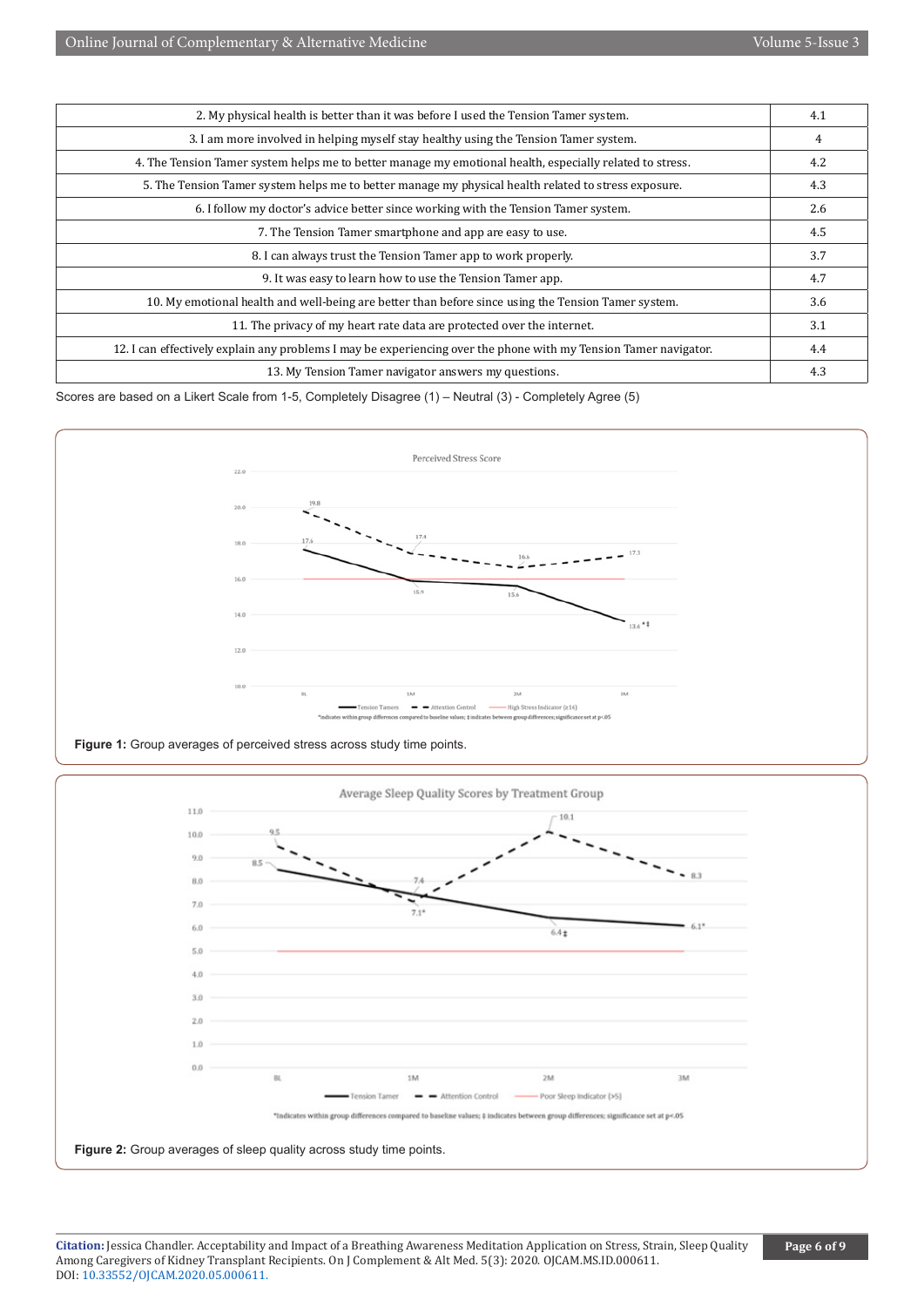## **Discussion**

The current state of literature reporting on demographics, physical and mental health status, and overall quality of life among KTR-Cs is scarce. Using validated questionnaires with established clinical cutoff scores, 75.0% were experiencing elevated general stress levels, 90% indicated poor sleep quality characterized by long latency, frequent awakening, etc.) and 60.0% had high degree of caregiver strain. However, it is neither unexpected nor surprising that KTR-Cs experience similar life stressors and strain compared to caregivers of other patient populations [2,3,6,3233]. Interestingly, 55% of KTR-Cs were diagnosed with hypertension and that those who engaged in the TT program showed clinically meaningful reductions in their SBP (i.e., -13.5mmHg from baseline to month 3 for those diagnosed with HTN). Whether their SBP reductions were due to reductions in sympathetic drive due to TT's BAM program and/or an increase in their medication adherence levels is unclear. Evidence collected in this study further verifies the need for the transplant patients' healthcare management program to include assessment of the health and well-being of the KTR caregiver and if needed, providing access to appropriate services.

This 3-month, proof of concept RCT was found to have high acceptability with 100% participation rate and a 90% retention rate. This retention rate was much higher than that observed in the review of previous caregiver programs which lasted 1 -3 months. Possible reasons include that the BAM program was easy to learn, could be done at any time that fit best into their daily schedules and they received immediate physiological feedback of their heart rate changes during each session as well as brief SMS social reinforcement messages based upon levels of adherence. Usability of the TT program was also high as the group average for adherence to the TT regimen across the 3-month trial was 71.8%. Broken down by month, the TT group adherence rates ranged from 73.4 - 85.8%. The desired adherence cut off level of > 75% [20] was met on the first 2 months and was close for month 3. In comparison to other mindfulness-based programs for caregivers, adherence to TT was on similar to, if not higher, than many studies, including our earlier work [6.22,32-34].

This study provides further evidence of BAM's effect on perceived stress and sleep quality. The TT group experienced significant improvements on the Perceived Stress Scale (PSS; -4.0 points) and sleep quality (-2.4 points). Comparable PSS findings were reported in several caregiver studies (average of -5.6 points) [32,33,35]. To illustrate the clinical meaningfulness of the findings, 4 of the TT participants who were above clinical cutoff metrics on the PSS at baseline showed improvements dropping them into normal range for their age and race at the 3-month visit. Similarly, sleep quality categorizations shifted with 3 TT participants shifting from the poor sleep category to normal sleep.

Although, the TT group reported significantly greater reductions in caregiver strain, their scores remained consistently higher than the SC group at all time points from baseline through the 3-months. These findings may be partially explained by the immense difference  $\sim$  5 points) between the two groups' strain scores at baseline (i.e., the TT group had more room for improvement,). Tkatch et al., reported significant improvements in caregiver strain as a result of an 8-week, 1-hour program mindfulness-based program [6]. Their explanation for these improvements included using a multifaceted approach with several objectives including mindfulness, education, and self-care. The self-care module included teaching selfcompassion, which the authors contributed to the significant reductions in caregiver burden. Before the TT app is evaluated in a properly powered efficacy RCT, we will assess need for the addition of various educational components to be viewed within the app (e.g., brief educational video clip links, testimonials, etc.) A user-center approach, including discussions with caregivers and transplant caregiving organizations, will help identify potentially useful topics that may enhance the impact of the KTR-C TT program upon caregiver strain.

Lastly, the TT group experienced clinically and statistically significant reductions (-8.7 mmHg) in SBP after the three-month trial. For those diagnosed with hypertension, and even greater reduction was noted (-13.7mmHg) compared to the attention control group that showed a slight increase in SBP(+4.1mmHg). The current results corroborate and extend previous results in Stage 1 hypertensives who experienced a reduction of nearly 8mmHg after using TT for 3-months. These results are consistent to others using breathing techniques to improve BP control. Our results are comparable to other trials using breathing relaxation techniques, including BAM, which were often offered as part of a larger program and reported reductions ranging from 4.3 to 7.2mmHg [36-38]. Our participants experienced greater reductions, however they may have been more adherent to TT than participants of other trials, we had a large percentage of hypertensives in our TT cohort creating greater room for improvement, and our cohort started the trial with high degrees of perceived stress, strain and poor sleep quality, indicating great need for a stress reduction program and perhaps more motivation for participation.

#### **Conclusion**

The results of this acceptability trial indicate that KTR-Cs that experience stress, sleep disturbances, caregiver strain may experience improvements through an easy to use, smart phone delivered BAM program. Using a properly powered RCT, further testing is warranted to obtain estimates of effects size and strengthened signal of efficacy.

# **Acknowledgements**

We thank the MUSC Transplant Center for giving us approval and support to conduct this quality improvement program. We also thank the Caregivers, first and foremost for being dedicated caregivers to their loved ones, and secondly for volunteering to take part in this project.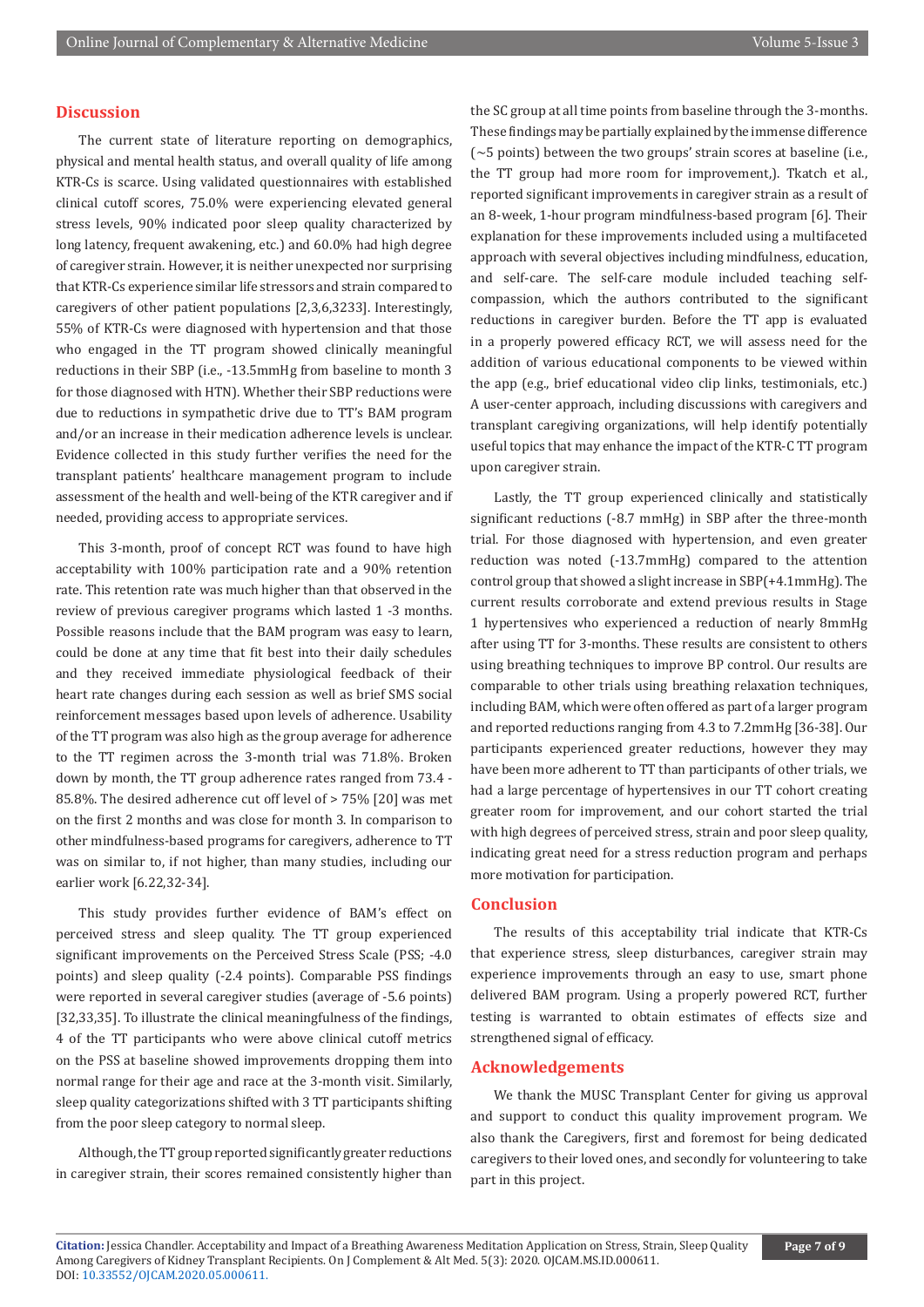# **Conflict of Interest**

The authors have no conflicts of interests to declare.

# **References**

- 1. (2019) Organ Procurement and Transplantation Network. National Data: Transplant by Donor Type. U.S. Department of Health & Human Services April 9, 2019.
- 2. Rodrigue JR, Dimitri N, Reed A, Antonellis T, Pavlakis M, et al. (2010) Spouse caregivers of kidney transplant patients: quality of life and psychosocial outcomes. Prog Transplant 20(4): 335-342.
- 3. [Grossman MR, Zak DK, Zelinski EM \(2018\) Mobile Apps for Caregivers](https://pubmed.ncbi.nlm.nih.gov/30061093/)  [of Older Adults: Quantitative Content Analysis. JMIR M health U health](https://pubmed.ncbi.nlm.nih.gov/30061093/)  [6\(7\): e162.](https://pubmed.ncbi.nlm.nih.gov/30061093/)
- 4. [Wicks MN, Milstead EJ, Hathaway DK, Cetingok M \(1998\) Family](https://pubmed.ncbi.nlm.nih.gov/9866547/)  [caregivers' burden, quality of life, and health following patients' renal](https://pubmed.ncbi.nlm.nih.gov/9866547/)  [transplantation. J Transpl Coord 8\(3\): 170-176.](https://pubmed.ncbi.nlm.nih.gov/9866547/)
- 5. [Gross CR, Kreitzer MJ, Thomas W, Reilly-Spong M, Cramer-Bornemann](https://pubmed.ncbi.nlm.nih.gov/20882729/)  [M, et al. \(2010\) Mindfulness-based stress reduction for solid organ](https://pubmed.ncbi.nlm.nih.gov/20882729/)  [transplant recipients: a randomized controlled trial. Altern Ther Health](https://pubmed.ncbi.nlm.nih.gov/20882729/)  [Med 16\(5\): 30-38.](https://pubmed.ncbi.nlm.nih.gov/20882729/)
- 6. Tkatch R, Bazarko D, Musich S, Wu L, MacLeod S, et al. (2017) A Pilot Online Mindfulness Intervention to Decrease Caregiver Burden and Improve Psychological Well-Being. J Evid Based Complementary Altern Med 22(4): 736-743.
- 7. [Dharmawardene M, Givens J, Wachholtz A, Makowski S, Tjia J \(2016\)](https://pubmed.ncbi.nlm.nih.gov/25812579/)  [A systematic review and meta-analysis of meditative interventions for](https://pubmed.ncbi.nlm.nih.gov/25812579/)  [informal caregivers and health professionals. BMJ Support Palliat Care](https://pubmed.ncbi.nlm.nih.gov/25812579/)  [6\(2\): 160-169.](https://pubmed.ncbi.nlm.nih.gov/25812579/)
- 8. [Stonnington CM, Darby B, Santucci A, Mulligan P, Pathuis P, et al. \(2016\)](https://pubmed.ncbi.nlm.nih.gov/27618687/)  [A resilience intervention involving mindfulness training for transplant](https://pubmed.ncbi.nlm.nih.gov/27618687/)  [patients and their caregivers. Clin Transplant 30\(11\): 1466-1172.](https://pubmed.ncbi.nlm.nih.gov/27618687/)
- 9. [Lavretsky H, Epel E, Siddarth P, Nazarian N, Cyr NS, et al. \(2013\) A pilot](https://pubmed.ncbi.nlm.nih.gov/22407663/)  [study of yogic meditation for family dementia caregivers with depressive](https://pubmed.ncbi.nlm.nih.gov/22407663/)  [symptoms: effects on mental health, cognition, and telomerase activity.](https://pubmed.ncbi.nlm.nih.gov/22407663/)  [Int J Geriatr Psychiatry 28\(1\): 57-65.](https://pubmed.ncbi.nlm.nih.gov/22407663/)
- 10. [Ploeg J, Markle-Reid M, Valaitis R, McAiney C, Duggleby W, et al. \(2017\)](https://pubmed.ncbi.nlm.nih.gov/28754652/)  [Web-based interventions to improve mental health, general caregiving](https://pubmed.ncbi.nlm.nih.gov/28754652/)  [outcomes, and general health for informal caregivers of adults with](https://pubmed.ncbi.nlm.nih.gov/28754652/)  [chronic conditions living in the community: rapid evidence review. J Med](https://pubmed.ncbi.nlm.nih.gov/28754652/)  [Internet Res 19\(7\): e263.](https://pubmed.ncbi.nlm.nih.gov/28754652/)
- 11. [McGillicuddy JW, Taber DJ, Mueller M, Patel S, Baliga PK, et al. \(2015\)](https://pubmed.ncbi.nlm.nih.gov/26308780/)  [Sustainability of improvements in medication adherence through a](https://pubmed.ncbi.nlm.nih.gov/26308780/)  [mobile health intervention. Prog Transplant 25\(3\): 217-223.](https://pubmed.ncbi.nlm.nih.gov/26308780/)
- 12. [Gandhi S, Chen S, Hong L, Sun K, Gong E, et al. \(2017\) Effect of Mobile](https://pubmed.ncbi.nlm.nih.gov/27956043/)  [Health Interventions on the Secondary Prevention of Cardiovascular](https://pubmed.ncbi.nlm.nih.gov/27956043/)  [Disease: Systematic Review and Meta-analysis. Can J Cardiol 33\(2\): 219-](https://pubmed.ncbi.nlm.nih.gov/27956043/) [231.](https://pubmed.ncbi.nlm.nih.gov/27956043/)
- 13. [Chandler J, Sox L, Kellam K, Feder L, Nemeth L, et al. \(2019\) Impact of](https://pubmed.ncbi.nlm.nih.gov/30959858/)  [a Culturally Tailored mHealth Medication Regimen Self-Management](https://pubmed.ncbi.nlm.nih.gov/30959858/)  [Program upon Blood Pressure among Hypertensive Hispanic Adults. Int](https://pubmed.ncbi.nlm.nih.gov/30959858/)  [J Environ Res Public Health 16\(7\): 1226.](https://pubmed.ncbi.nlm.nih.gov/30959858/)
- 14. [Debon R, Coleone JD, Bellei EA, De Marchi ACB \(2019\) Mobile health](https://pubmed.ncbi.nlm.nih.gov/31405669/)  [applications for chronic diseases: A systematic review of features for](https://pubmed.ncbi.nlm.nih.gov/31405669/)  [lifestyle improvement. Diabetes Metab Syndr 13\(4\): 2507-2512.](https://pubmed.ncbi.nlm.nih.gov/31405669/)
- 15. McGillicuddy JW, Weiland AK, Frenzel RM, Mueller M, Brunner-Jackson BM, et al. (2013) Patient attitudes toward mobile phone-based health monitoring: questionnaire study among kidney transplant recipients. J Med Internet Res 15(1): e6.
- 16. [McGillicuddy JW, Gregoski MJ, Weiland AK, Rock RA, Brunner-Jackson](https://pubmed.ncbi.nlm.nih.gov/24004517/)  [BM, et al. \(2013\) Mobile Health Medication Adherence and Blood](https://pubmed.ncbi.nlm.nih.gov/24004517/)

[Pressure Control in Renal Transplant Recipients: A Proof-of-Concept](https://pubmed.ncbi.nlm.nih.gov/24004517/) [Randomized Controlled Trial. JMIR Res Protoc 2\(2\): e32.](https://pubmed.ncbi.nlm.nih.gov/24004517/)

- 17. [Davidson TM, McGillicuddy J, Mueller M, Brunner-Jackson B, Favella](https://pubmed.ncbi.nlm.nih.gov/26593951/) [A, et al. \(2015\) Evaluation of an mHealth Medication Regimen Self-](https://pubmed.ncbi.nlm.nih.gov/26593951/)[Management Program for African American and Hispanic Uncontrolled](https://pubmed.ncbi.nlm.nih.gov/26593951/) [Hypertensives. J Pers Med 5\(4\): 389-405.](https://pubmed.ncbi.nlm.nih.gov/26593951/)
- 18. [Gregoski MJ, Mueller M, Vertegel A, Shaporev A, Jackson BB, et al. \(2012\)](https://pubmed.ncbi.nlm.nih.gov/22272197/) [Development and validation of a smartphone heart rate acquisition](https://pubmed.ncbi.nlm.nih.gov/22272197/) [application for health promotion and wellness telehealth applications.](https://pubmed.ncbi.nlm.nih.gov/22272197/) [Int J Telemed App 2012: 696324.](https://pubmed.ncbi.nlm.nih.gov/22272197/)
- 19. [Gregoski MJ, Vertegel A, Shaporev A, Treiber FA \(2013\) Tension Tamer:](https://pubmed.ncbi.nlm.nih.gov/22272197/) [delivering meditation with objective heart rate acquisition for adherence](https://pubmed.ncbi.nlm.nih.gov/22272197/) [monitoring using a smart phone platform. J Altern Complement Med](https://pubmed.ncbi.nlm.nih.gov/22272197/) [19\(1\): 17-19.](https://pubmed.ncbi.nlm.nih.gov/22272197/)
- 20. [Adams ZW, Sieverdes JC, Brunner-Jackson B, Mueller M, Chandler J, et al.](https://pubmed.ncbi.nlm.nih.gov/30010353/) [\(2018\) Meditation smartphone application effects on prehypertensive](https://pubmed.ncbi.nlm.nih.gov/30010353/) [adults' blood pressure: Dose-response feasibility trial. Health Psychol](https://pubmed.ncbi.nlm.nih.gov/30010353/) [37\(9\): 850-860.](https://pubmed.ncbi.nlm.nih.gov/30010353/)
- 21. Sieverdes JC, Treiber FA, Kline CE, Mueller M, Brunner-Jackson B, Sox LR, et al. Ethnicity Differences in Sleep Changes Among Pre-hypertensive Adults Using a Smartphone Meditation Application: A Dose-Response Trial. JMIR Protocols. in press.
- 22. [Chandler J, Sox L, Diaz V, Kellam K, Neely A, et al. \(2020\) Impact of](https://pubmed.ncbi.nlm.nih.gov/32192020/) [12-Month Smartphone Breathing Meditation Program upon Systolic](https://pubmed.ncbi.nlm.nih.gov/32192020/) [Blood Pressure among Non-Medicated Stage 1 Hypertensive Adults. Int J](https://pubmed.ncbi.nlm.nih.gov/32192020/) [Environ Res Public Health 17\(6\): 1955.](https://pubmed.ncbi.nlm.nih.gov/32192020/)
- 23. [Barnes VA, Orme-Johnson DW \(2012\) Prevention and Treatment](https://pubmed.ncbi.nlm.nih.gov/23204989/) [of Cardiovascular Disease in Adolescents and Adults through the](https://pubmed.ncbi.nlm.nih.gov/23204989/) [Transcendental Meditation\(®\) Program: A Research Review Update.](https://pubmed.ncbi.nlm.nih.gov/23204989/) [CurrHypertens Rev 8\(3\): 227-242.](https://pubmed.ncbi.nlm.nih.gov/23204989/)
- 24. [Barnes VA, Gregoski MJ, Tingen MS, Treiber FA \(2010\) Influences of](https://pubmed.ncbi.nlm.nih.gov/22328869/) [Family Environment and Meditation Efficacy on Hemodynamic Function](https://pubmed.ncbi.nlm.nih.gov/22328869/) [among African American Adolescents. J Complement Integr Med 7\(1\):](https://pubmed.ncbi.nlm.nih.gov/22328869/) [1326.](https://pubmed.ncbi.nlm.nih.gov/22328869/)
- 25. [Barnes VA, Pendergrast RA, Harshfield GA, Treiber FA \(2008\) Impact](https://pubmed.ncbi.nlm.nih.gov/18447091/) [of breathing awareness meditation on ambulatory blood pressure and](https://pubmed.ncbi.nlm.nih.gov/18447091/) [sodium handling in prehypertensive African American adolescents. Ethn](https://pubmed.ncbi.nlm.nih.gov/18447091/) [Dis 18\(1\): 1-5.](https://pubmed.ncbi.nlm.nih.gov/18447091/)
- 26. Wright LB, Gregoski MJ, Tingen MS, Barnes VA, Treiber FA (2011) Impact of Stress Reduction Interventions on Hostility and Ambulatory Systolic Blood Pressure in African American Adolescents. J Black Psychol 37(2): 210-233.
- 27. James WE, Chandler JL, Kellam K, Neely A, Mount R, et al. (2019) Sarcoidosis Patients' Acceptability of Smartphone Application for Managing Stress and Fatigue. Annals of Behavioral Medicine. (in press).
- 28. [Cohen S, Kamarck T, Mermelstein R \(1983\) A global measure of perceived](https://pubmed.ncbi.nlm.nih.gov/6668417/) [stress. J Health Soc Behav 24\(4\): 385-396.](https://pubmed.ncbi.nlm.nih.gov/6668417/)
- 29. [Robinson BC \(1983\) Validation of a Caregiver Strain Index1. J Gerontol](https://pubmed.ncbi.nlm.nih.gov/6841931/) [38\(3\): 344-348.](https://pubmed.ncbi.nlm.nih.gov/6841931/)
- 30. [Buysse DJ, Reynolds CF, Monk TH, Berman SR, Kupfer DJ \(1989\) The](https://pubmed.ncbi.nlm.nih.gov/2748771/) [Pittsburgh Sleep Quality Index: a new instrument for psychiatric](https://pubmed.ncbi.nlm.nih.gov/2748771/) [practice and research. Psychiatry res 28\(2\): 193-213.](https://pubmed.ncbi.nlm.nih.gov/2748771/)
- 31. [Robinson BC \(1983\) Validation of a Caregiver Strain Index. J Gerontol](https://pubmed.ncbi.nlm.nih.gov/2748771/) [38\(3\): 344-348.](https://pubmed.ncbi.nlm.nih.gov/2748771/)
- 32. [Haines J, Spadaro KC, Choi J, Hoffman LA, Blazeck AM \(2014\) Reducing](https://pubmed.ncbi.nlm.nih.gov/25013679/) [stress and anxiety in caregivers of lung transplant patients: benefits of](https://pubmed.ncbi.nlm.nih.gov/25013679/) [mindfulness meditation. Int J Organ Transplant Med 5\(2\): 50-56.](https://pubmed.ncbi.nlm.nih.gov/25013679/)
- 33. [Whitebird RR, Kreitzer M, Crain AL, Lewis BA, Hanson LR, et al. \(2013\)](https://pubmed.ncbi.nlm.nih.gov/23070934/) [Mindfulness-based stress reduction for family caregivers: a randomized](https://pubmed.ncbi.nlm.nih.gov/23070934/) [controlled trial. Gerontologist 53\(4\): 676-686.](https://pubmed.ncbi.nlm.nih.gov/23070934/)